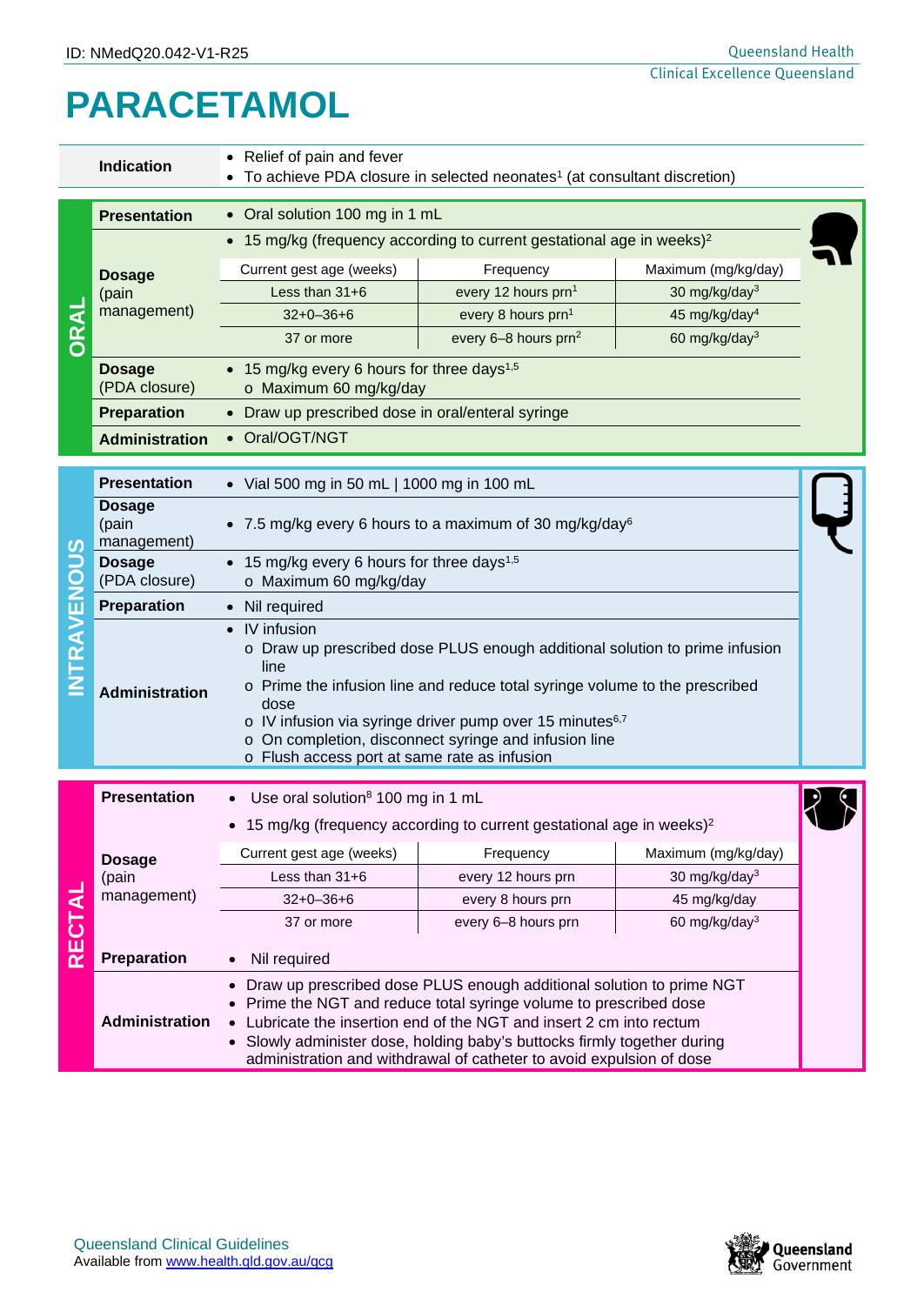| <b>Special</b><br>considerations | • High risk medication<br>$\circ$ Overdose can lead to serious liver damage and death. $\circ$ Available in different strengths<br>therefore check product selection carefully. <sup>7</sup> Do not exceed maximum dosage <sup>7</sup><br>Multiple dosage regimens are recommended as efficacious and safe <sup>4</sup><br>$\bullet$<br>Cautions<br>$\circ$ Hepatic or renal impairment, G6PD deficiency <sup>6</sup> , dehydration <sup>6</sup> , hypovolemia <sup>6</sup><br>At consultant discretion for PDA closure<br>o Route choice (oral or IV)<br>$\circ$ Second course <sup>1</sup><br>• Use IV route for pain management only when other routes undesirable or not possible <sup>1,6</sup><br>• Seek expert advice for IV use beyond 48 hours                                                                                                  |  |  |  |
|----------------------------------|----------------------------------------------------------------------------------------------------------------------------------------------------------------------------------------------------------------------------------------------------------------------------------------------------------------------------------------------------------------------------------------------------------------------------------------------------------------------------------------------------------------------------------------------------------------------------------------------------------------------------------------------------------------------------------------------------------------------------------------------------------------------------------------------------------------------------------------------------------|--|--|--|
| <b>Monitoring</b>                | Liver function (at consultant discretion)<br>Temperature <sup>1</sup><br>Signs of pain <sup>1</sup><br>$\bullet$                                                                                                                                                                                                                                                                                                                                                                                                                                                                                                                                                                                                                                                                                                                                         |  |  |  |
| <b>Compatibility</b>             | • Oral solution<br>$\circ$ No information<br>Fluids with IV solution<br>$\circ$ 5% glucose (stable for one hour) <sup>7</sup> , 0.9% sodium chloride <sup>7</sup><br>• Y site with IV solution<br>o Cefoxitin <sup>7</sup> , ceftriaxone <sup>7</sup> , clindamycin <sup>7</sup> , dexamethasone <sup>7</sup> , droperidol <sup>7</sup> , fentanyl <sup>7</sup> ,<br>granisetron <sup>7</sup> , heparin sodium <sup>7</sup> , hydrocortisone sodium succinate <sup>7</sup> , hydromorphone <sup>7</sup> ,<br>lidocaine (lignocaine) <sup>7</sup> , methylprednisolone sodium succinate <sup>7</sup> , metoclopramide <sup>7</sup> ,<br>midazolam <sup>7</sup> , morphine sulfate <sup>7</sup> , ondansetron <sup>7</sup> , piperacillin-tazobactam <sup>7</sup> , potassium<br>chloride <sup>7</sup> , ranitidine <sup>7</sup> , vancomycin <sup>7</sup> |  |  |  |
| Incompatibility                  | • Drugs with oral solution<br>o No information<br>Drugs with IV solution<br>$\circ$ Aciclovir <sup>7</sup> , metronidazole <sup>7</sup>                                                                                                                                                                                                                                                                                                                                                                                                                                                                                                                                                                                                                                                                                                                  |  |  |  |
| <b>Interactions</b>              | IV solution<br>$\bullet$<br>$\circ$ Probenecid: causes almost two-fold increase in blood level-reduce paracetamol dose <sup>6</sup><br>o Caution with enzyme inducing agents (e.g. phenobarbitone, carbamazepine,<br>phenytoin) <sup>6</sup>                                                                                                                                                                                                                                                                                                                                                                                                                                                                                                                                                                                                             |  |  |  |
| <b>Stability</b>                 | • Store vial below 25 °C <sup>6</sup> . Do not refrigerate <sup>6</sup> . Protect from light <sup>6</sup>                                                                                                                                                                                                                                                                                                                                                                                                                                                                                                                                                                                                                                                                                                                                                |  |  |  |
| Side effects                     | • Blood pathology: elevated bilirubin and hepatic enzymes<br>• Hepatotoxicity <sup>1</sup> manifested first by clinical signs including vomiting, malaise, diaphoresis,<br>and liver enlargement <sup>9</sup>                                                                                                                                                                                                                                                                                                                                                                                                                                                                                                                                                                                                                                            |  |  |  |
| <b>Actions</b>                   | Analgesic <sup>7</sup> and antipyretic <sup>7</sup><br>Inhibits the peroxidase moiety of prostaglandin H2 synthetase complex, thereby reducing<br>the production of prostaglandin E2, known to contribute to early ductal patency <sup>5</sup>                                                                                                                                                                                                                                                                                                                                                                                                                                                                                                                                                                                                           |  |  |  |
| <b>Abbreviations</b>             | OGT: oral gastric tube, NGT: nasogastric tube: PDA patent ductus arteriosus,                                                                                                                                                                                                                                                                                                                                                                                                                                                                                                                                                                                                                                                                                                                                                                             |  |  |  |
| <b>Keywords</b>                  | PDA, patent ductus arteriosus, paracetamol, analgesic, acetaminophen                                                                                                                                                                                                                                                                                                                                                                                                                                                                                                                                                                                                                                                                                                                                                                                     |  |  |  |

The Queensland Clinical Guideline *Neonatal Medicines* is integral to and should be read in conjunction with this monograph. Refer to the disclaimer. Destroy all printed copies of this monograph after use.